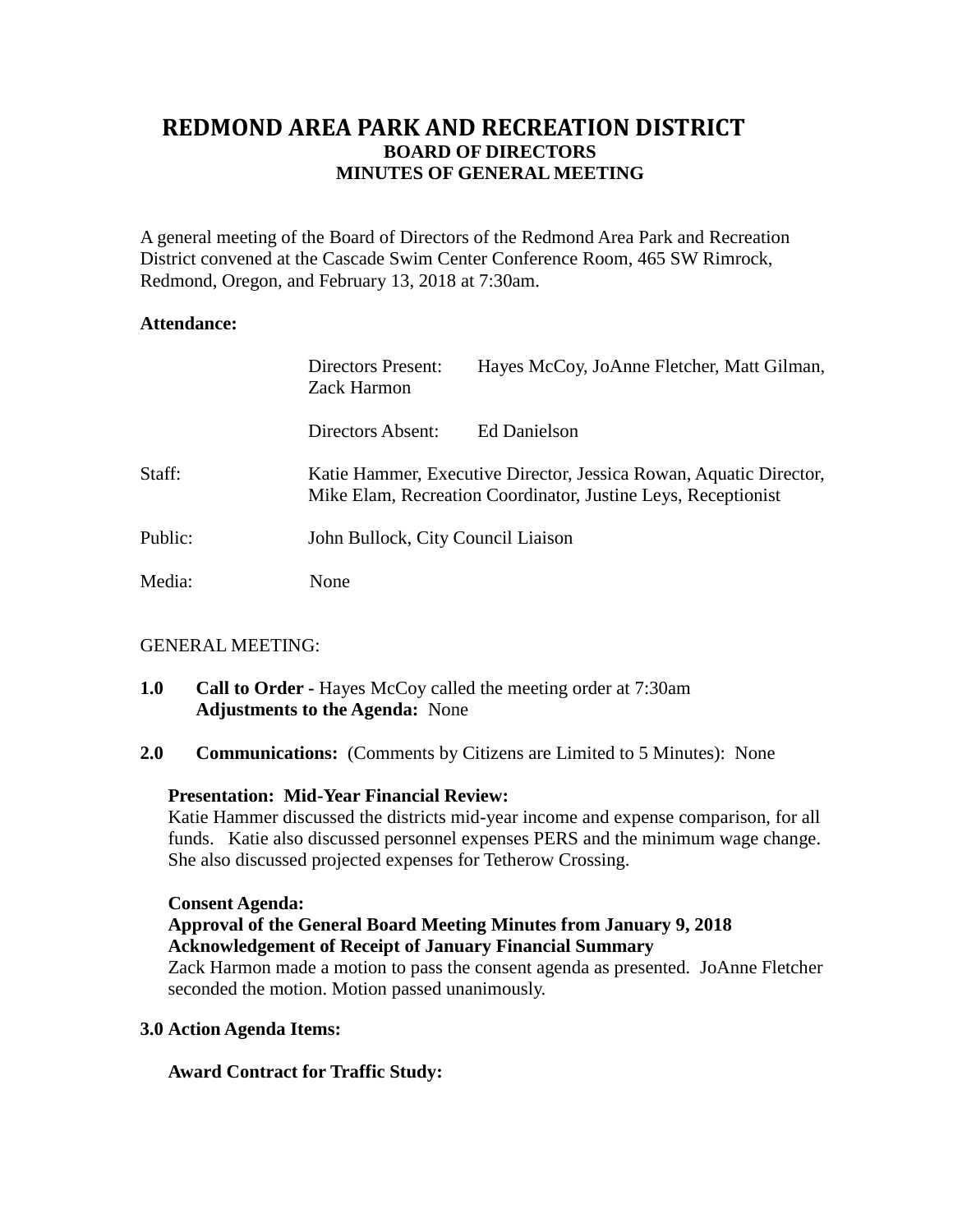Katie Hammer said that she and Hayes McCoy met with city staff to discuss potential locations for a new community center. Katie also discussed the three bids she has received for a traffic study. Zack Harmon made a motion to award the contract for a traffic study to Transight Consulting. JoAnne Fletcher seconded the motion. Motion passed unanimously.

# **4.0 Other Business (Discussion Items)**

## **Centennial Park Kiosk:**

Katie Hammer said the city has approached her to run the kiosk at Centennial Park. She would like a greater focus on program registration. Board members decided the district would assist if the city isn't able to find another partner.

### **Tetherow Crossing Update**:

Katie Hammer handed out the current draft plans from Stemach Architect and Design along with the concept plan that was developed in 2005. Katie Hammer stated she would like direction from the board regarding the draft plans including any changes they would like to see. Zack Harmon and Katie Hammer discussed the elimination of the stairs due to safety hazard, a timeline for beginning the restoration project and adding a kitchen. Katie Hammer discussed securing funding for the project. Margaret Maffai will begin the grant application process. Discussion included the possibility of caretaker, storage space for chairs, tables, supplies etc. Hayes McCoy asked if we have talked to the county about special events and wastewater. Katie Hammer stated she didn't think that events would be an issue but the septic system would have to be replaced and new plumbing. The board agreed with the proposed plans with the changes suggested.

#### **5.0 Public Comments:** None

#### **6.0 Board and Staff Comments:**

Aquatic Director, Jessica Rowan talked about getting ready for spring break and summer. She is looking at accommodating programs such as club water polo. She also spoke about creating a regional water polo program with Bend, Madras, and Prineville. Jessica said she is also bringing in new programs such as scuba diving.

Recreation Manager, Mike Elam said that the spring soccer and lacrosse registration deadline are next week. He also discussed changes to the adult softball league including the elimination of the men's ASA program, the addition of a Co-Ed ASA program and having the co-ed recreation teams choose the nights they would like to play and limiting each night to eight teams.

Executive Director, Katie Hammer informed the board that there has been vandalism at the BMX track recently. She met with the president of the RC club and they have some concerns with people being too close to the facility. Katie Hammer also said that she will be presenting to the city staff leadership team today at 9:30am because they would like to hear about the plans for the new community center.